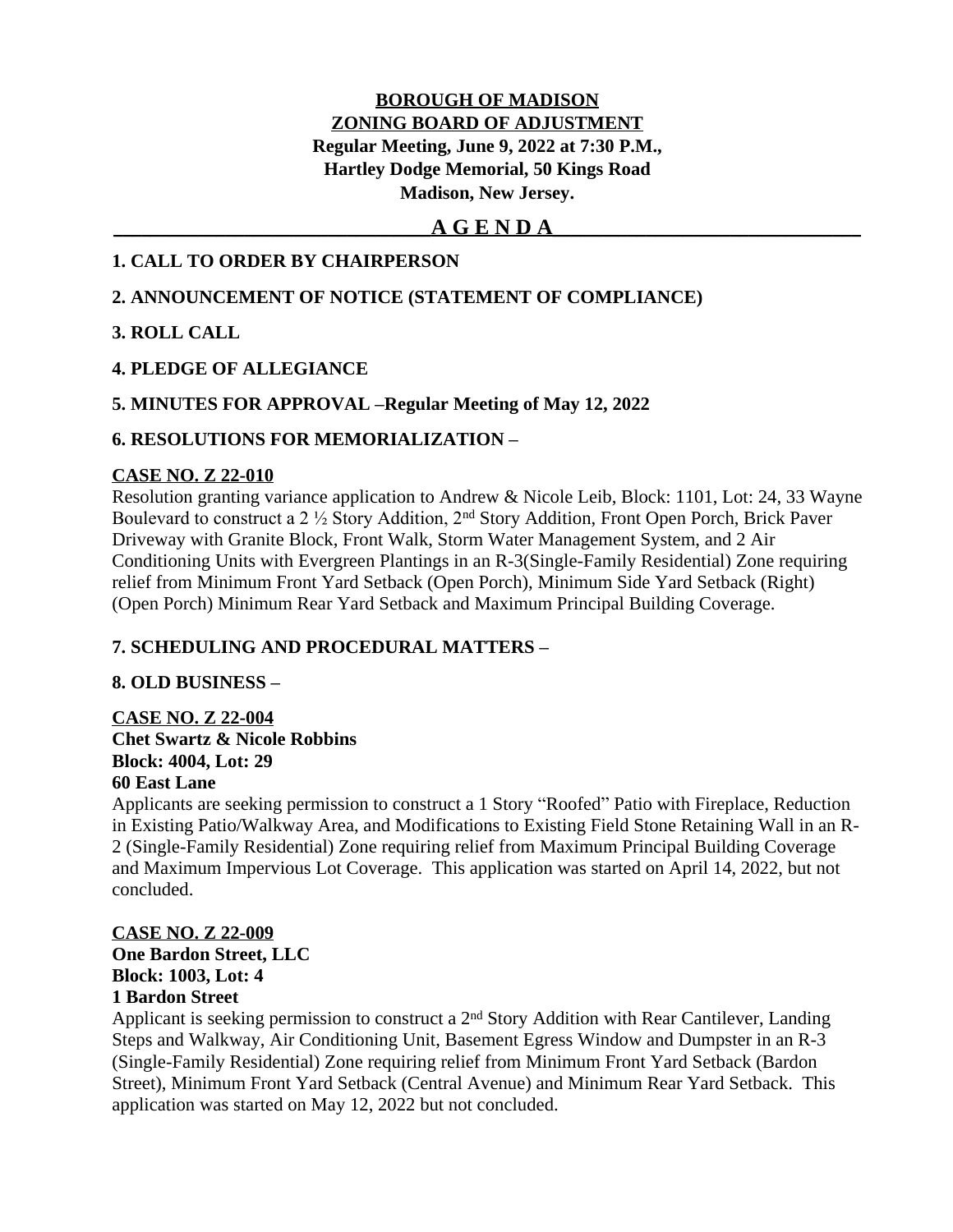# **CASE NO. Z 22-011 Kevin & Irene Rodin Block: 4702, Lot: 19 24 Crestview Avenue**

Applicants are seeking permission to construct an Expansion of Existing Patio with grille and Counter Area, Roof over a portion of Expanded Patio, Walkway from Existing Driveway to Expanded Patio, Outdoor Fireplace and a Drywell in an R-2 (Single-Family Residential) Zone requiring relief from Maximum Principal Building Coverage and Maximum Impervious Lot Coverage. This application was started on May 12, 2022 but not concluded.

# **9. NEW BUSINESS –**

#### **CASE NO. Z 22-008**

**Cooper Beech Condominium Association Block: 3001, Lot: 1.47 34-42 Loantaka Way** Applicant is seeking permission to construct a freestanding sign in an R-9 (Multi-Family Residential) Zone requiring relief from Front Yard Setback.

## **CASE NO Z 22-012**

**Adam DeBiasse Block: 2303, Lot: 28 2 Pine Tree Terrace**

Applicant is seeking permission to construct a 2 ½ Story Addition, Open Front Porch, Wood Deck, Paver Patio, Air Conditioning Unit, Modifications of Existing Asphalt Driveway, Removal of Existing Shed, and Storm Water Management System in an R-3(Single-Family Residential) Zone requiring relief from Minimum Front Yard Setback (Minimum Modified) and Maximum Principal Building Coverage.

# **CASE NO. Z 22-015**

#### **Evan Palumbo Block: 309, Lot: 9 33 Beech Avenue**

Applicant is seeking permission to construct a 2 Story Addition, Paver Patio, Rear Stoop with Steps, Generator, Drywell, Bilco Doors, Relocation of (2) Existing Air Conditioning Units, Removal of Existing Concrete Patio, Minor Grading, and Soil Erosion and Sediment Control Measures in an R-3 (Single-Family Residential) Zone requiring relief from Maximum Impervious Lot Coverage.